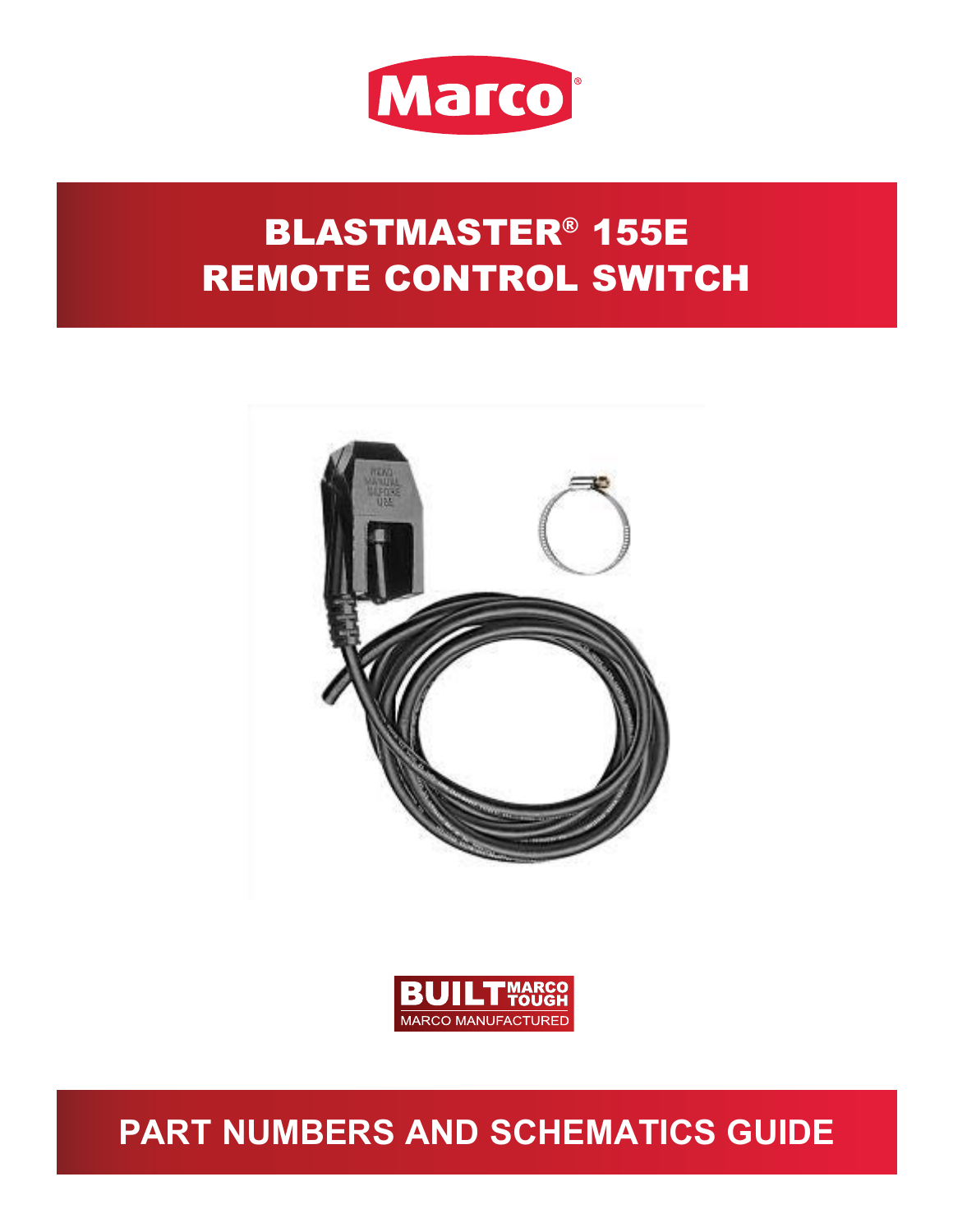### **Company Profile**

Since 1944, Marco has developed a strong tradition of providing innovative and reliable products and services to the surface preparation and protective coatings industries. We are the world's premier provider of Abrasives, Blasting Equipment, Coating Equipment, Engineered Systems, Rental Equipment, Safety Equipment, Service, and Repair.

Through innovative designs and a total commitment to quality, Marco manufactures products that increase production rates, create a safer workplace, and reduce maintenance costs. Marco's industry experience, manufacturing capabilities, legendary customer service, product availability, logistics services, and technology leadership is your assurance that we deliver high quality products and services, providing the best value to you, our customer.

### **The Marco Difference**

- **Industry Experience** With Marco on your team, you have access to expertise which can only come from over 65 years of industry leadership. We have organized our engineering department, production specialists, customer operations, and safety support into a "Center of Competence." As a Marco customer, you have access to hundreds of years of cumulative experience related to your operations.
- **Manufacturing Excellence** Marco is a U.S. based, ISO 9001:2008 certified manufacturer of equipment for the Surface Preparation and Protective Coatings industries. Marco's engineers benchmark the industry to ensure that we design and manufacture superior products that set the "Gold Standard" for performance, safety, and quality.
- **Legendary Customer Service** Marco's legendary customer service team is staffed by friendly, highly-trained individuals who are focused on providing the highest level of product support, order accuracy, and customer satisfaction.
- **Product Availability** We stock over 10,000 SKU's and have over 45 shipping locations to serve North American and International markets for all major brands of blasting and painting equipment. As the largest provider of surface preparation and protective coatings equipment in the world, our inventory levels and product availability are unmatched.
- **Logistics Services** Marco's in-house logistics team is dedicated to moving your shipment anywhere in the world. We move over 14,000 truckloads every year, allowing you to save on freight costs by leveraging our buying power. Lower your process costs with a single invoice, which includes product and freight.
- **Technology Leadership** Our website provides: Operator's Manuals, Part Numbers and Schematics Guides, MSDS information, and Features and Specifications Guides, providing access to information 24/7. Our Extranet application allows you to receive quotes and place orders online. Our Intranet maintains a complete record of your purchase history to assist with ongoing support of your existing equipment and future purchasing decisions.

### **Vision Statement**

Marco is the world's premier provider of Abrasives, Blasting Equipment, Coating Equipment, Engineered Systems, Rental Equipment, Safety Equipment, Service, and Repair.

#### **Mission Statement**

Marco provides strong leadership and innovation to the surface preparation and protective coatings industries. We dedicate our efforts to the continuous improvement of our products, services, processes, people, and most importantly, the quality of our customer's experience.

### **Quality Statement**

Marco is committed to providing superior quality in the design, manufacturing, distribution, rental, service, and repair of our products. Our ISO 9001:2008 certification extends throughout all operations in all locations. Continuous improvement of our processes and supply chain Integration comprise the core of our business strategy for delivering exceptional quality and value in all Marco products and services.

### **Management Philosophy**

We are a company dedicated to the success of every customer and associate. We discuss, debate, challenge, measure, and test our ideas. We will be boundless and limitless in our passion to improve. Through sound leadership and dedicated associates, we will ensure a long term, profitable future for Marco, our associates, customers, and suppliers.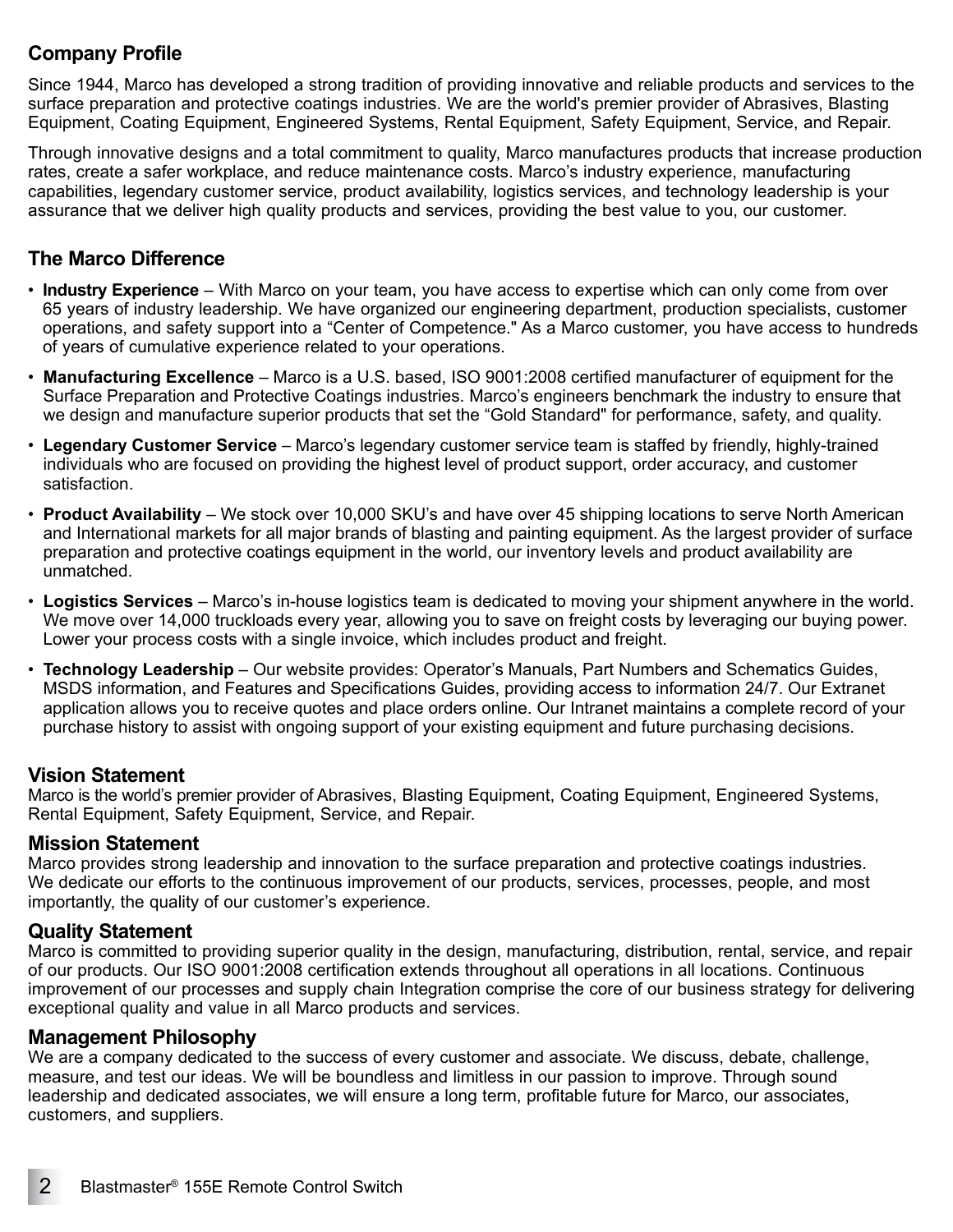### **TABLE OF CONTENTS**

| <b>Blastmaster<sup>®</sup> 155E</b><br>Remote Control Switches  4-5  |
|----------------------------------------------------------------------|
| Blastmaster <sup>®</sup> 155E Remote Control Switch 5                |
| Optional Accessories  6-7                                            |
| Electric Control Lines with Plugs 7<br>Electric Control Line Plugs 7 |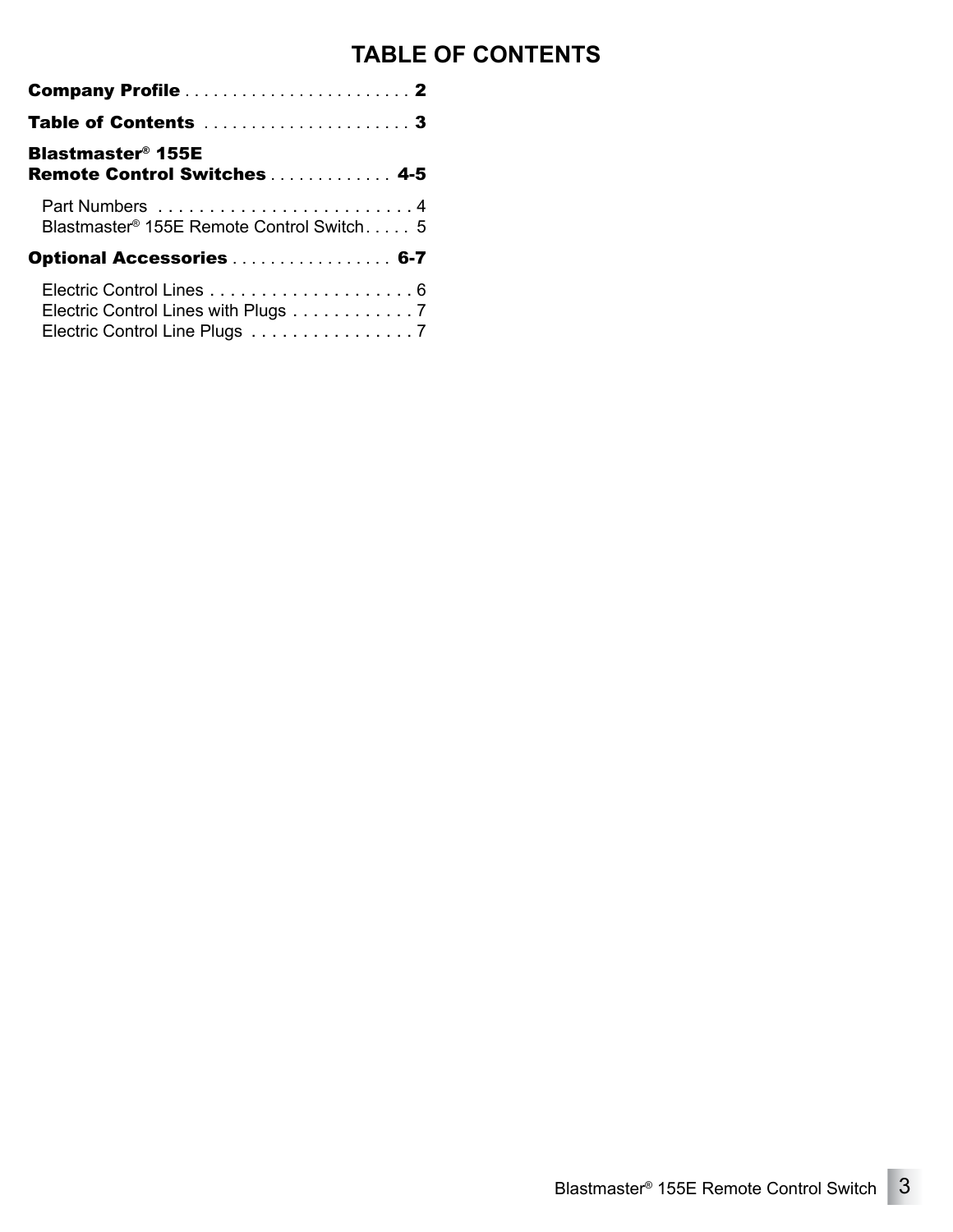### **PART NUMBERS AND SCHEMATICS GUIDE**

<span id="page-3-0"></span>

|                               | <b>BLASTMASTER<sup>®</sup> 155E REMOTE CONTROL SWITCH</b> |                                                |                                |  |
|-------------------------------|-----------------------------------------------------------|------------------------------------------------|--------------------------------|--|
| <b>Part</b><br><b>Numbers</b> | ъ<br>≂<br><b>Materia</b><br>Constr                        | ഗ<br>ω<br>ā<br>$\bar{\mathbf{g}}$<br>epla<br>Ñ | Electric Con<br>ngth<br>e<br>C |  |
| 1015500                       | Urethane                                                  | <b>No</b>                                      | 10 Ft.                         |  |

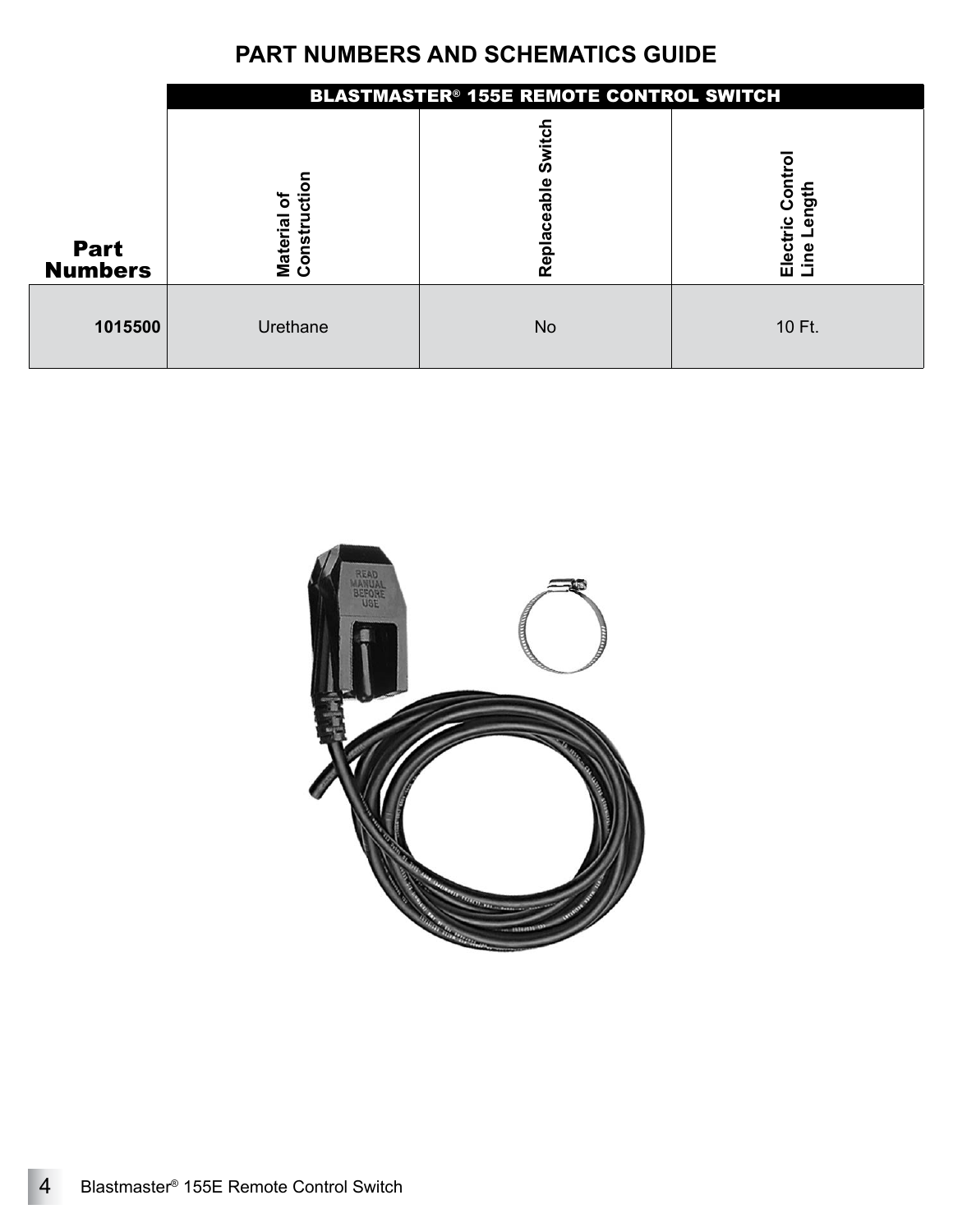### **PART NUMBERS AND SCHEMATICS GUIDE**

### <span id="page-4-0"></span>**Figure 1: Blastmaster® 155E Remote Control Switch**



| Item $#$ Part $#$ |         | <b>Description</b>                                                                              |
|-------------------|---------|-------------------------------------------------------------------------------------------------|
| <b>Fig. 1</b>     |         |                                                                                                 |
|                   | 1015500 | Blastmaster® 155E Remote Control Switch with 10 Feet of Power Cord – Complete                   |
| 1                 | 1015503 | Hose Clamp                                                                                      |
| 2                 | 1015501 | Toggle Boot                                                                                     |
|                   |         | 105M001 Features and Specifications Guide - Blastmaster <sup>®</sup> 155E Remote Control Switch |
|                   |         | 106M001 Part Numbers and Schematics Guide – Blastmaster® 155E Remote Control Switch             |
|                   | 1090138 | Operator's Manual - Blastmaster <sup>®</sup> 155E Remote Control Switch                         |
|                   |         | 1091045 Hazard Identification Tag                                                               |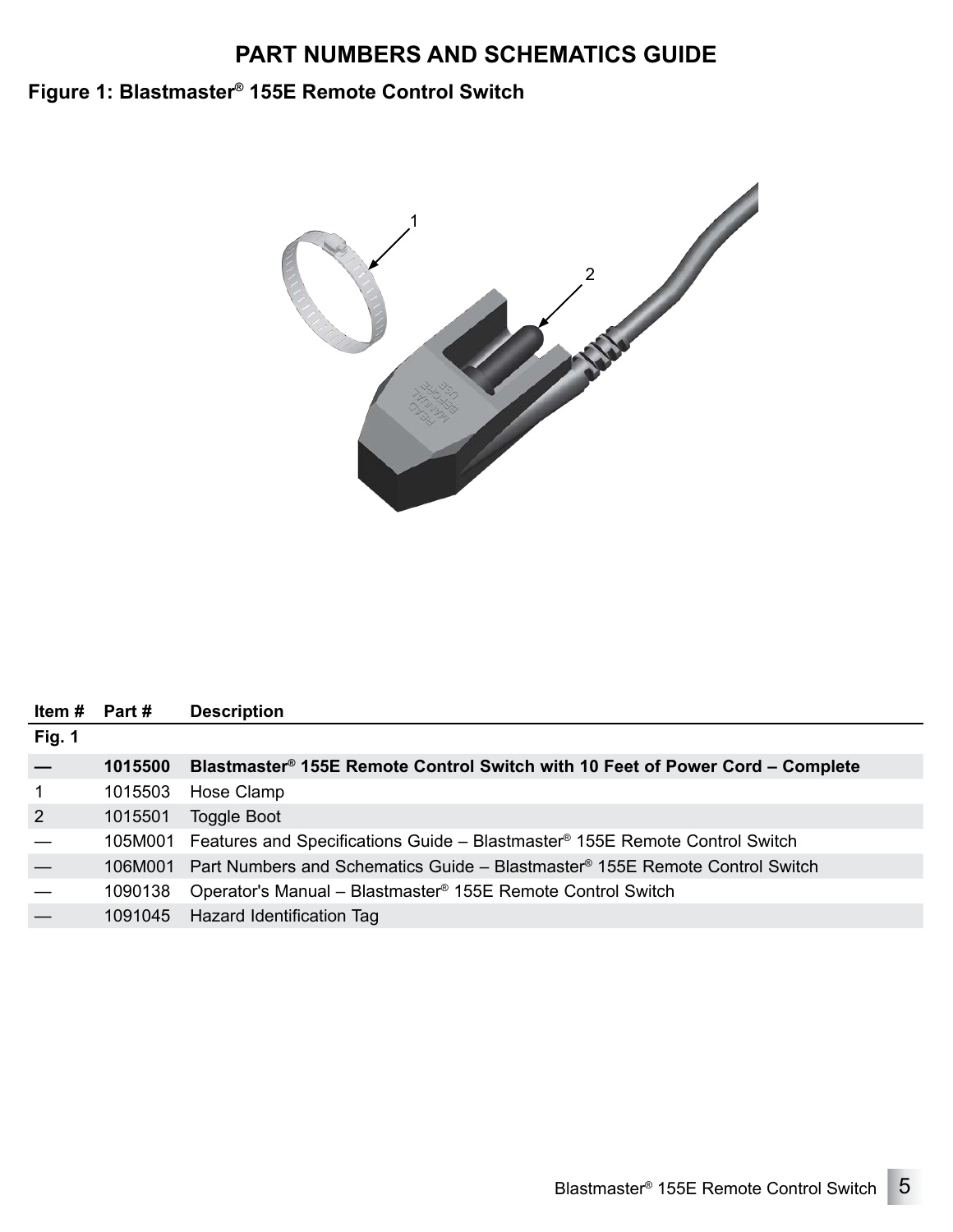### **OPTIONAL ACCESSORIES**

<span id="page-5-0"></span>

|                               | <b>ELECTRIC CONTROL LINES</b> |                         |               |          |
|-------------------------------|-------------------------------|-------------------------|---------------|----------|
| <b>Part</b><br><b>Numbers</b> | Gauge                         | # of Wires              | Type          | Length   |
| 1015540                       | 16                            | $\overline{2}$          | <b>SJEOOW</b> | Per Foot |
| 1015701                       | 16                            | $\mathfrak{S}$          | <b>SJEOOW</b> | Per Foot |
|                               |                               |                         |               |          |
| 1030013                       | 14                            | $\overline{2}$          | <b>SEOOW</b>  | Per Foot |
| 1015550                       | 14                            | $\mathfrak{S}$          | SEOOW         | Per Foot |
| 1015554                       | 14                            | $\overline{4}$          | <b>SEOOW</b>  | Per Foot |
| 1015570                       | 12                            | $\overline{2}$          | SOOW          | Per Foot |
| 1015571                       | 12                            | 3                       | <b>SJEOOW</b> | Per Foot |
| 1015581                       | 10                            | $\mathfrak{S}$          | <b>SEOOW</b>  | Per Foot |
| 1015580                       | 10                            | $\overline{4}$          | <b>SEOOW</b>  | Per Foot |
| 1015591                       | 8                             | $\mathbf{3}$            | SEOOW         | Per Foot |
| 1015590                       | $\boldsymbol{8}$              | $\overline{\mathbf{4}}$ | <b>SEOOW</b>  | Per Foot |
| 1015595                       | 6                             | 3                       | <b>SEOOW</b>  | Per Foot |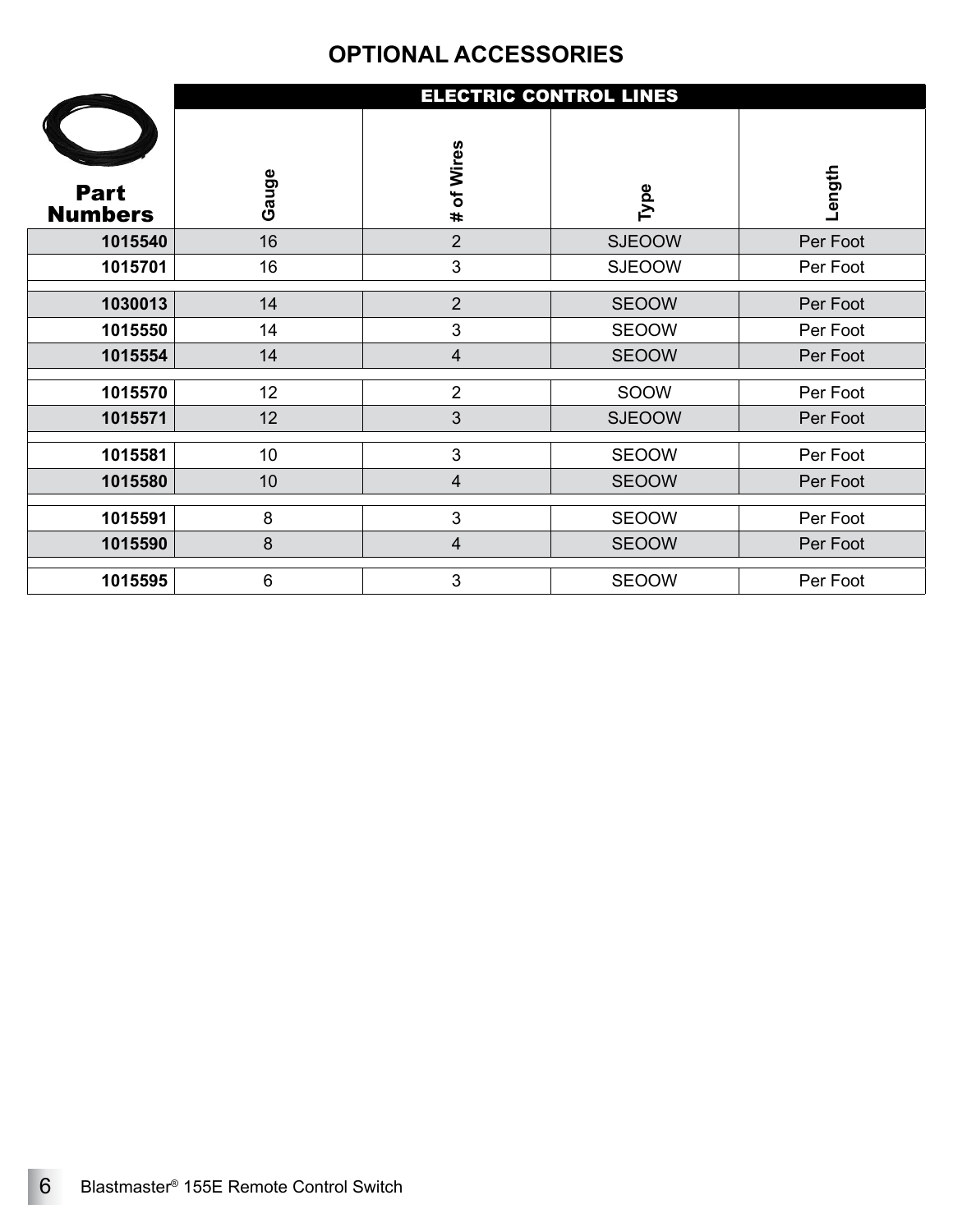### **OPTIONAL ACCESSORIES**

<span id="page-6-0"></span>

|                               | ELECTRIC CONTROL LINES WITH PLUGS |                |                                 |                                   |          |
|-------------------------------|-----------------------------------|----------------|---------------------------------|-----------------------------------|----------|
| <b>Part</b><br><b>Numbers</b> | Gauge                             | # of Wires     | 3-Prong Male<br>Twist-Lock Plug | 3-Prong Female<br>Twist-Lock Plug | Length   |
| 1015546                       | 16                                | $\overline{2}$ | 1015555                         | 1015556                           | 25 Feet  |
| 1015545                       | 16                                | $\overline{2}$ | 1015555                         | 1015556                           | 50 Feet  |
| 1015547                       | 16                                | $\overline{2}$ | 1015555                         | 1015556                           | 100 Feet |
| 1015748                       | 16                                | $\mathbf{3}$   | 1015555                         | 1015556                           | 13 Feet  |
| 1015745                       | 16                                | $\mathfrak{S}$ | 1015555                         | 1015556                           | 50 Feet  |
| 1015747                       | 16                                | 3              | 1015555                         | 1015556                           | 110 Feet |

|                               | ELECTRIC CONTROL LINE PLUGS |                   |  |  |
|-------------------------------|-----------------------------|-------------------|--|--|
| <b>Part</b><br><b>Numbers</b> | <b>Style</b><br>Prong       | style<br>Plug     |  |  |
| 1015555                       | 3-Prong Male                | <b>Twist-Lock</b> |  |  |
| 1015556                       | 3-Prong Female              | Twist-Lock        |  |  |